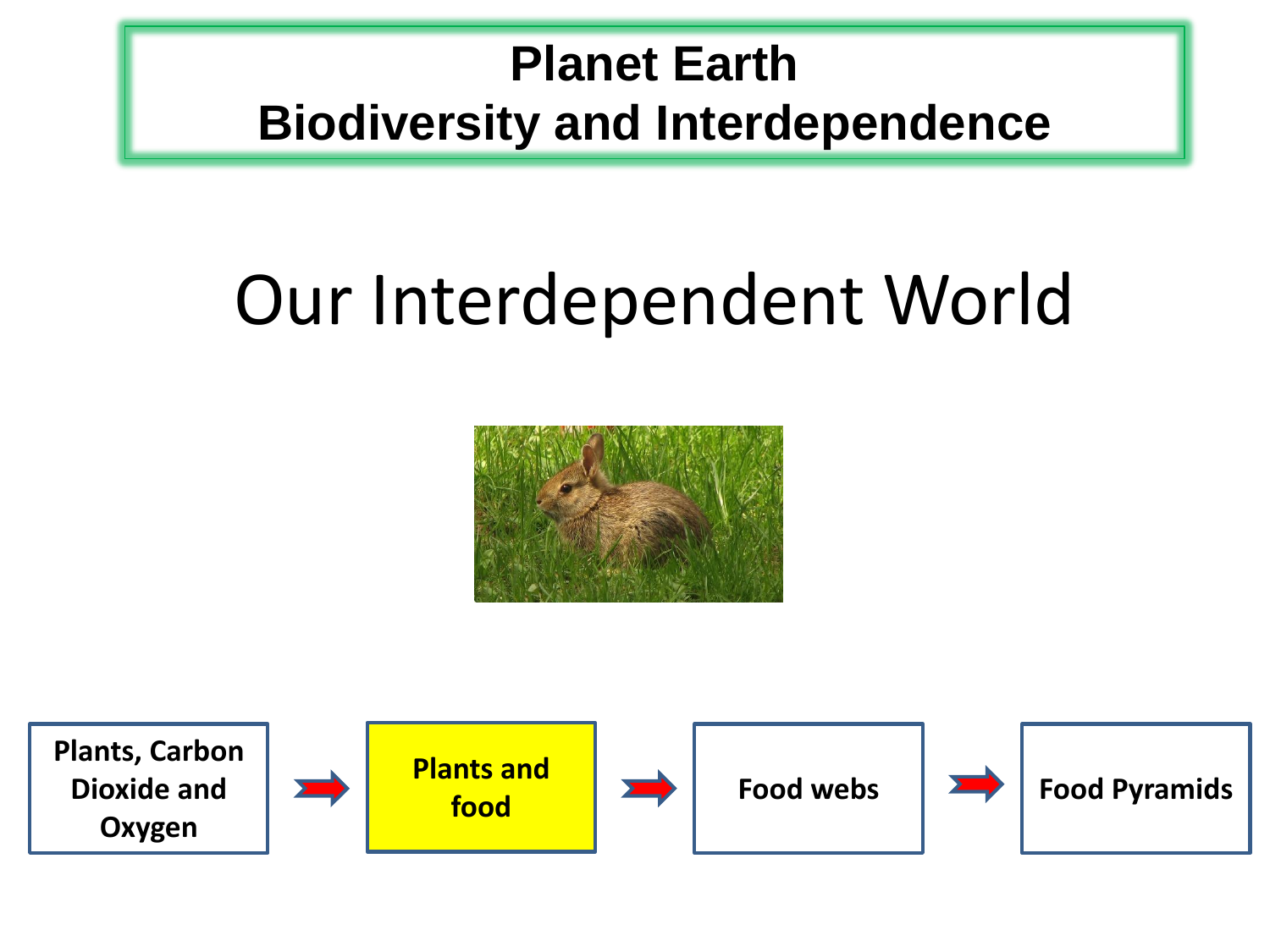# In this lesson you...

... will learn more about the processes going on inside plants in sunlight. You will also appreciate more why plants are essential to all forms of life.

You will do this with a leaf , alcohol and iodine solution and find out about the process all living things depend on.

# Additionally you..

... you will get more practice at working in groups, devising and setting up experiments, writing reports and coming to conclusions about the world we live in.

You will also see an example of how scientists use their previous knowledge to find new knowledge.

**CofE Goal:** I have collaborated on investigations into the process of photosynthesis and I can demonstrate my understanding of why plants are vital to sustaining life on Earth.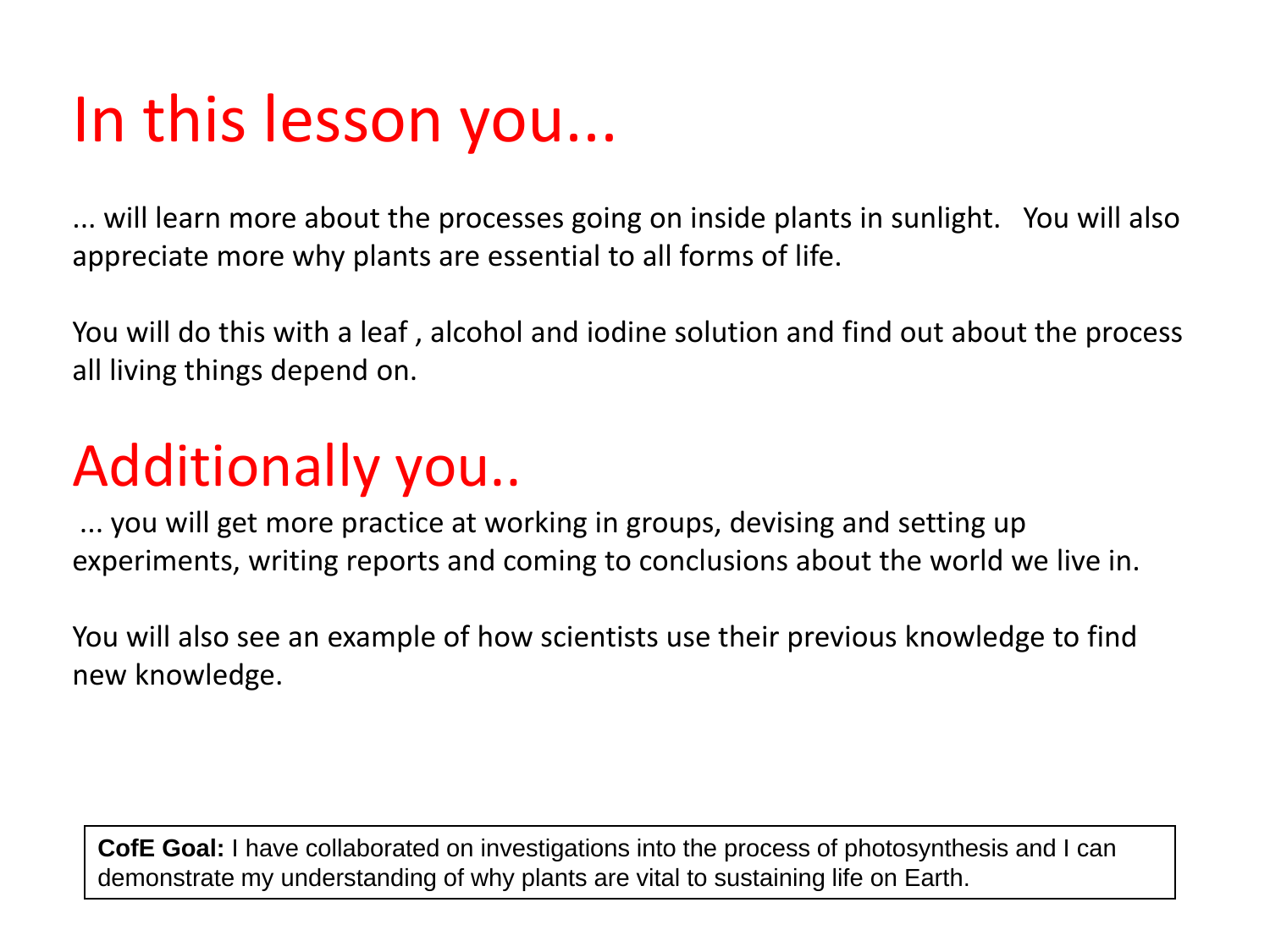In lesson 1 we learned that the gas exchange in plants depends on whether it is light or dark.

Respiration is the process of releasing the energy from food.

What is the opposite of using up food to give us energy?

# Using energy to produce food

What do you think we can investigate now?

Do green plants use the energy from sunlight to produce food inside them?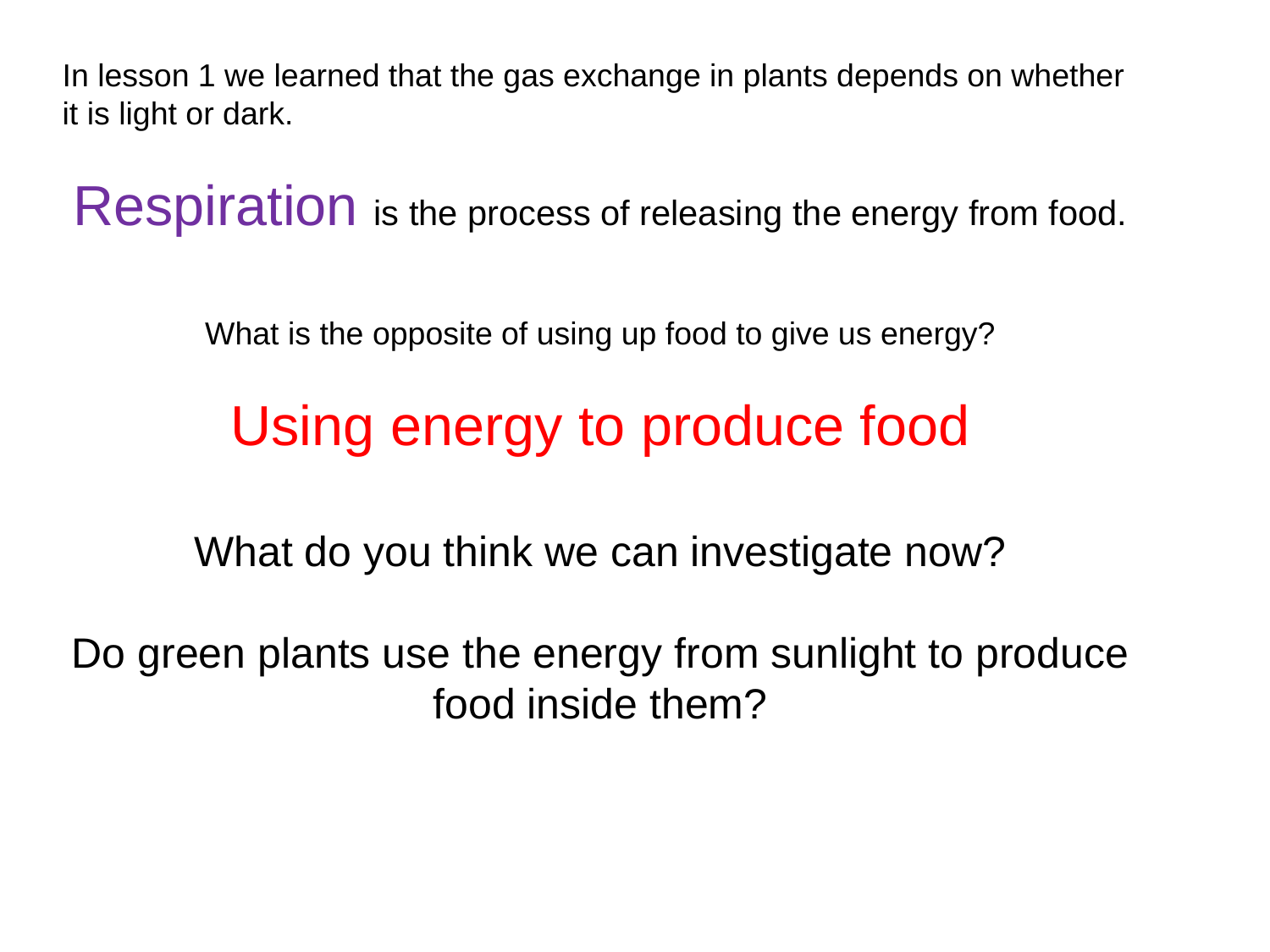### **Testing for starch**

The simplest food we can investigate is starch. Starch is a large insoluble molecule. **(it does not even dissolve in strong solvents like alcohol)**

Before we test for starch there are a couple of problems we must solve.

If there is starch inside a plant cell it will be securely confined within the cell wall and membrane of the plant. Also the chloroplasts that make the leaf green, will disguise the test for starch.

1. Suggest what we can do to a plant cell to weaken the cell walls and release starch.

2. Suggest what we can do to a plant cell to remove the green chlorophyll.

Spend five or so minutes thinking about this, before you get the details.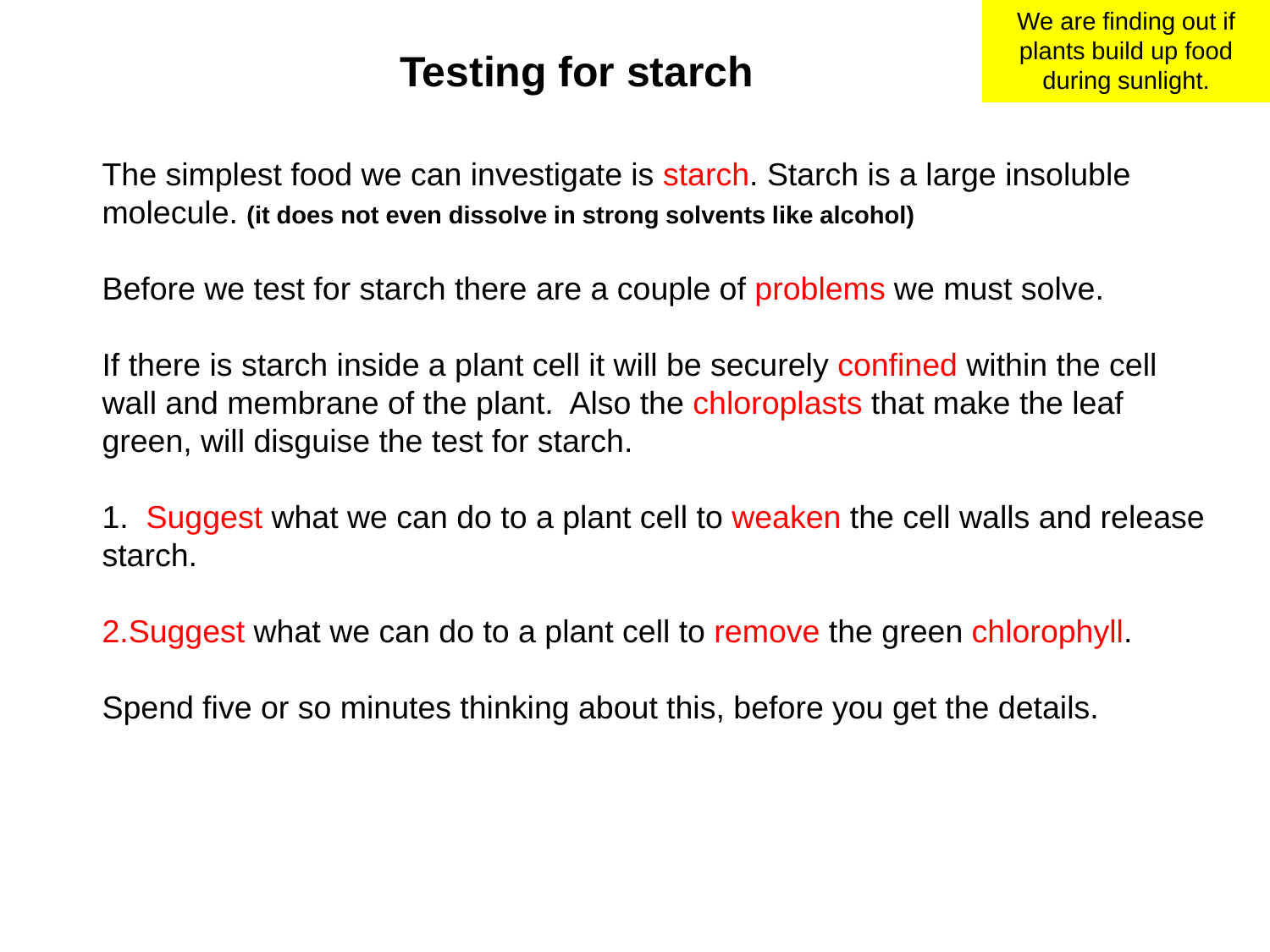### Testing for starch experiment We are looking at an

experiment to find out if plants build up food.





Boil half a beaker water. Put the leaf in and boil it for two minutes. Use tongs.

#### **Remember your goggles!**

#### **Switch Bunsen off.**

Put the leaf in a test tube of alcohol and put the test tube back in the hot water. Leave it for **five minutes** until the alcohol goes green

Put the leaf in a dimple tray and add a few drops of Iodine solution. What do you notice ?

Put the leaf in the hot water to soften the leaf and wash off the alcohol.

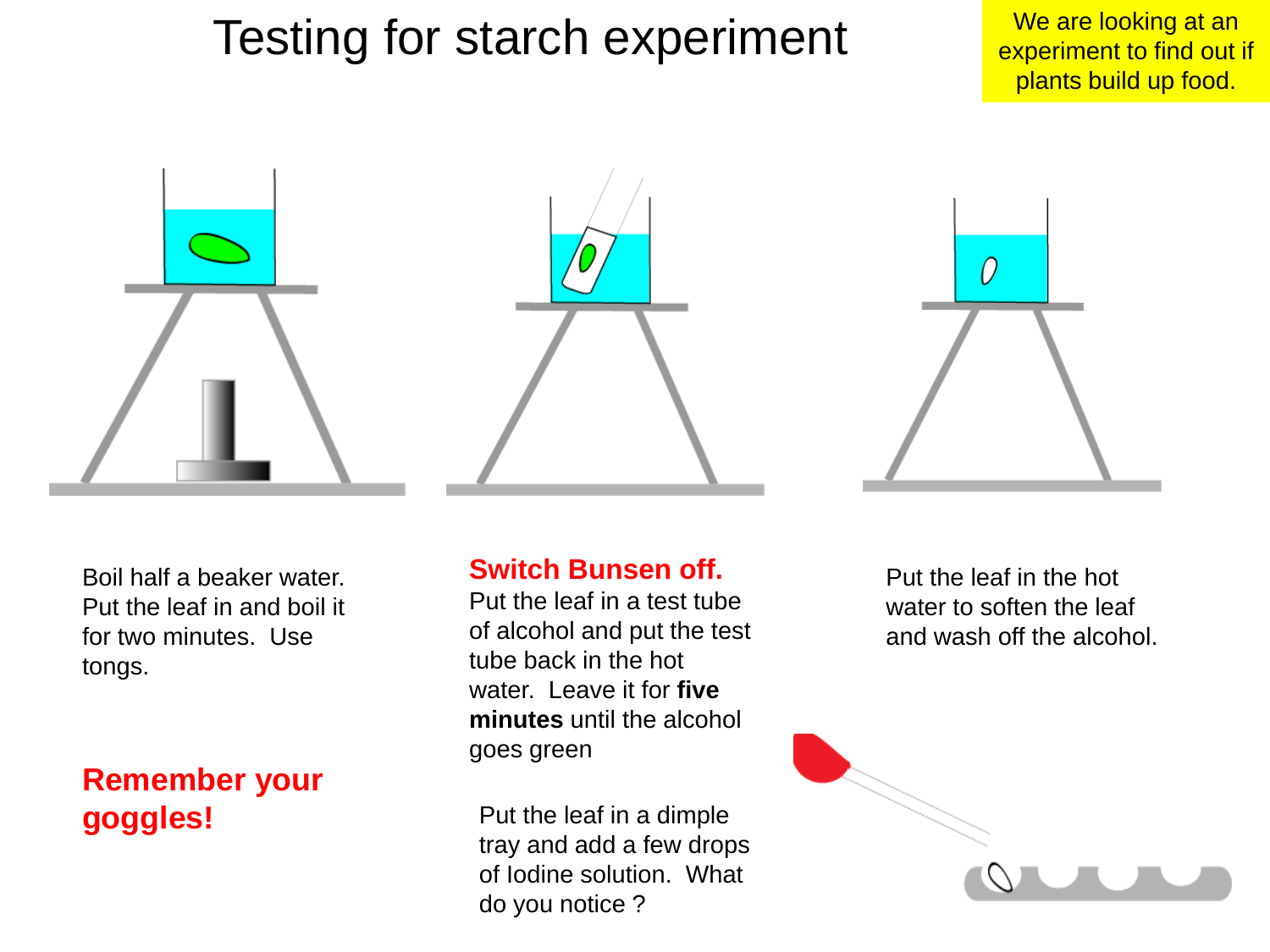### **Green plants and the LIGHT**

Now that we know that the green plant produces STARCH in PHOTOSYNTHESIS, we need to find out the requirements

### **Experiment 1 Green plants and light**

- Aim: To find out if LIGHT is needed for photosynthesis.
- Think about an experiment you could do to find this out.
- $\checkmark$  Make a hypothesis and plan it.
- $\checkmark$  Show your plan to your teacher before carrying out the task.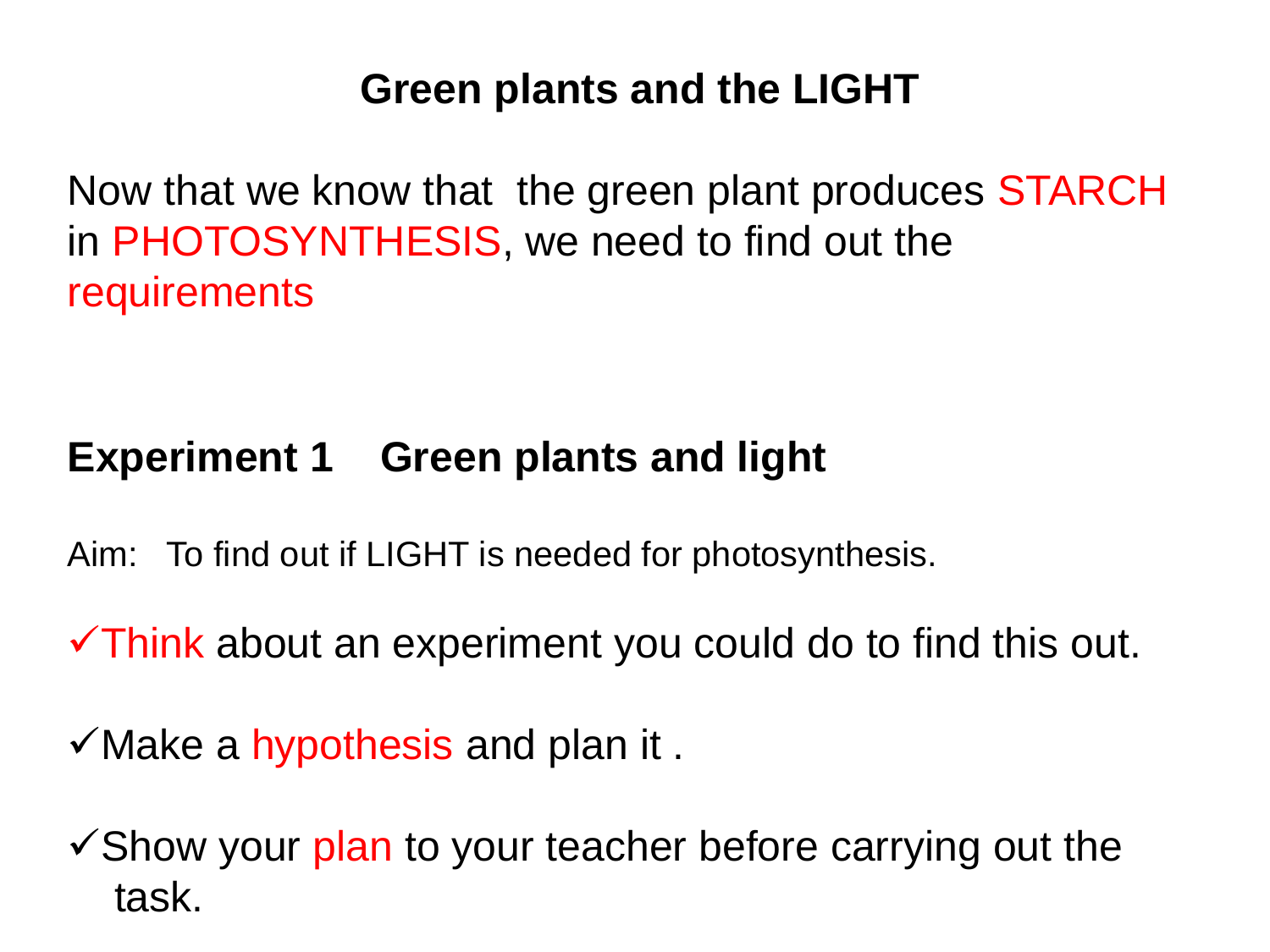

**Light** •**The test plant is kept in darkness** •**The control is given light** •**Everything else stays the same**



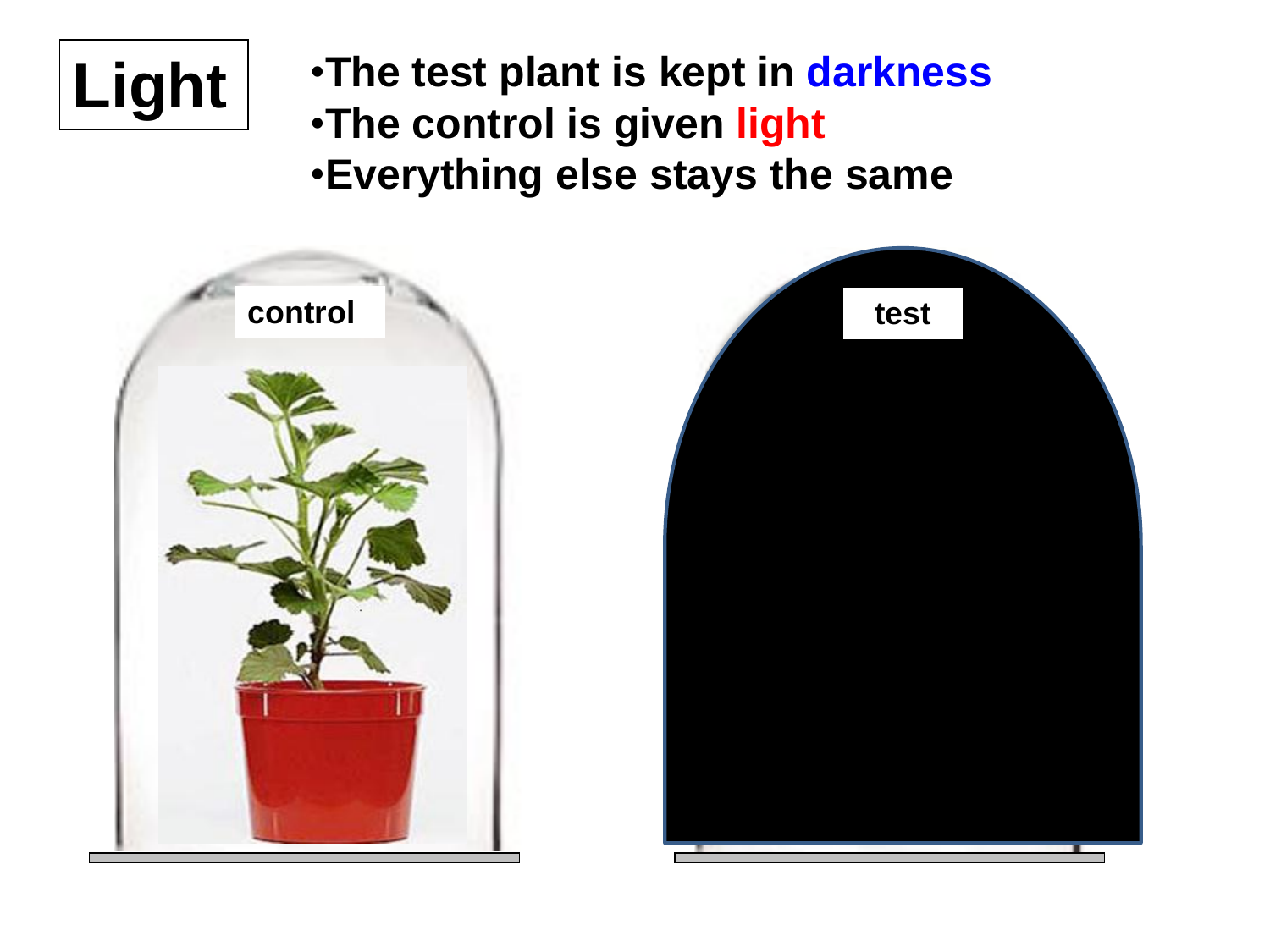Now test both leaves for starch.

Result. What did you find ?

Write a conclusion and then make a comment on whether your hypothesis was correct or if it needs to be altered.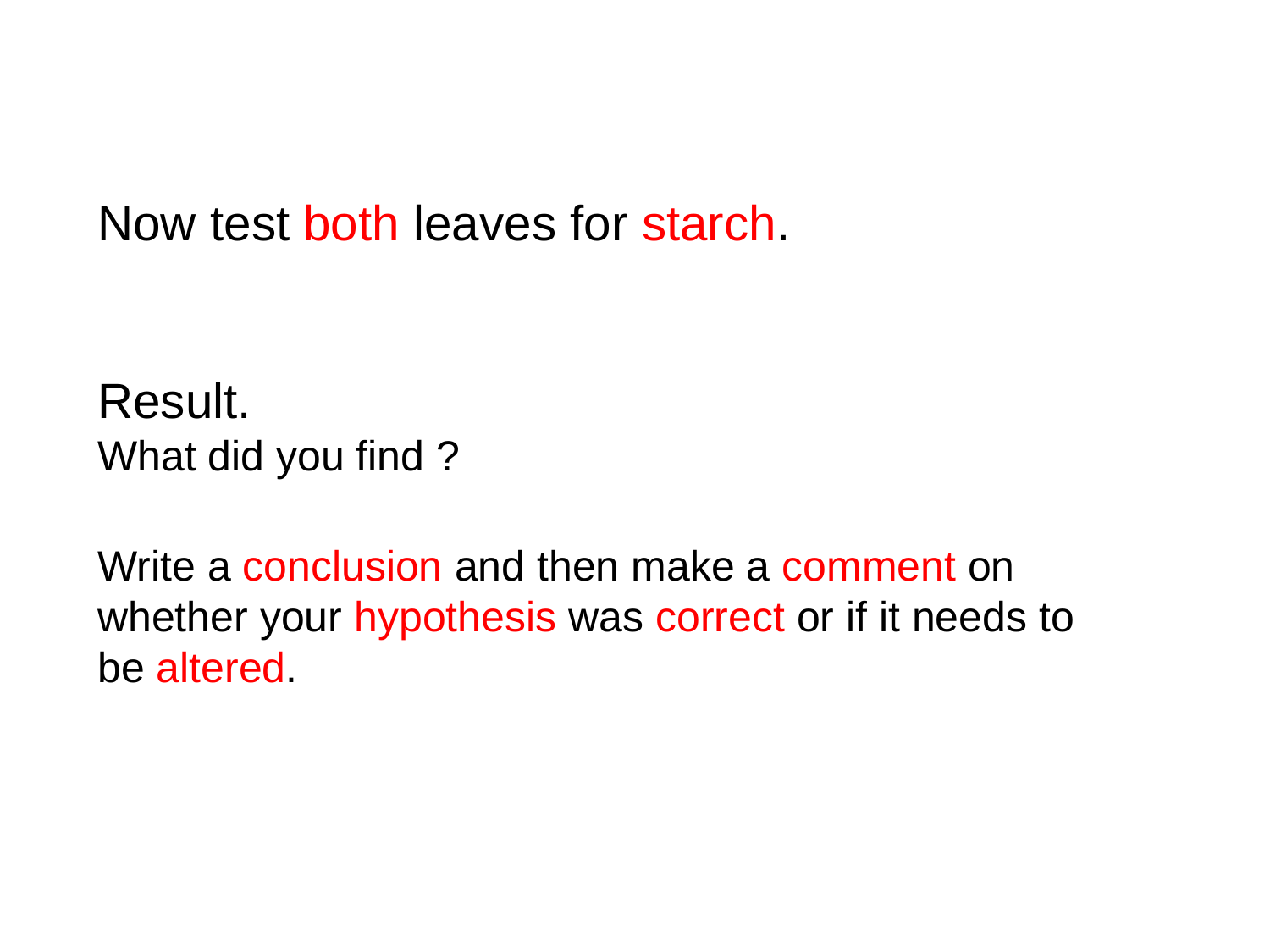### **Green Plants and Carbon dioxide**

### Experiment 2 : Green plants and CO<sub>2</sub>

Now that we know that light is required for photosynthesis

**Aim** : to investigate if the carbon dioxide the plant takes in (when in the light) is involved in the making of starch.

 $\checkmark$ Think about an experiment you could do to find this out.

- $\checkmark$  Make a hypothesis
- $\checkmark$  Look at the apparatus shown on the next slide and then plan and carry out the experiment.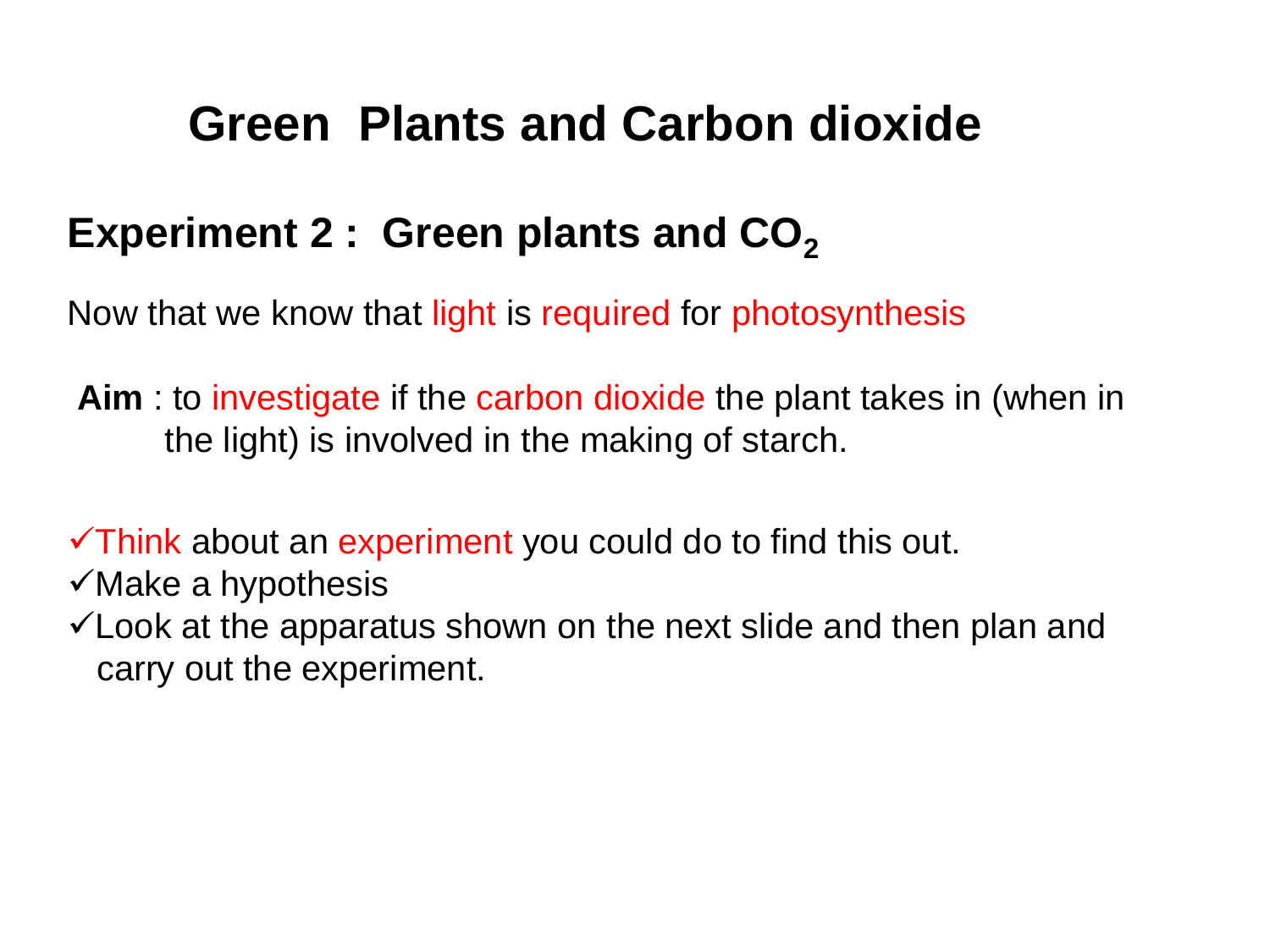# **Carbon dioxide**

•**The test plant lacks carbon dioxide** •**The control has carbon dioxide** •**Everything else stays the same**





**Sodium hydroxide solution (to absorb carbon dioxide)**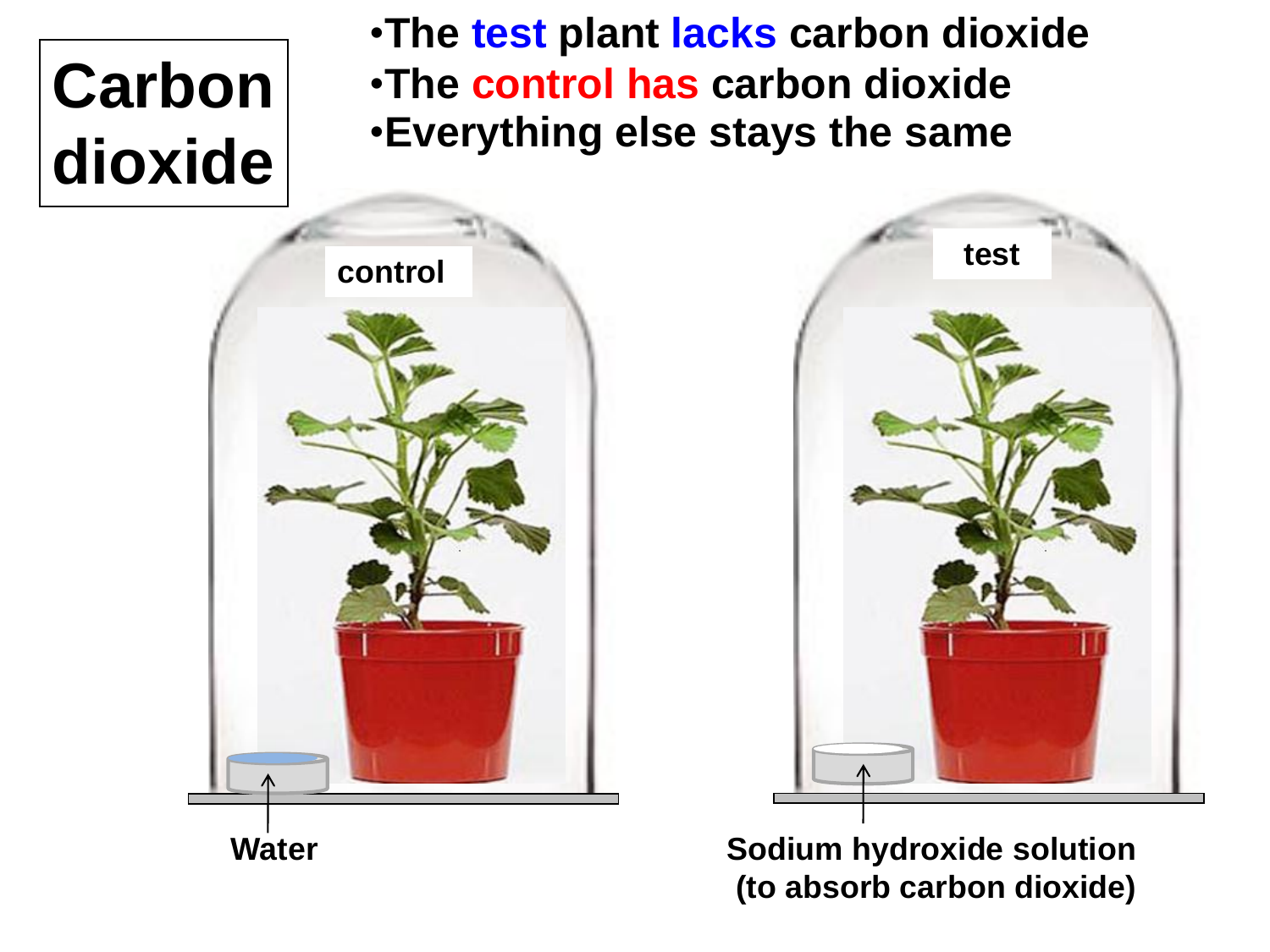### **Green plants and Carbon dioxide**

Now test both leaves for starch.

Write the result and conclusion and check to see if your hypothesis is correct or if it should be altered.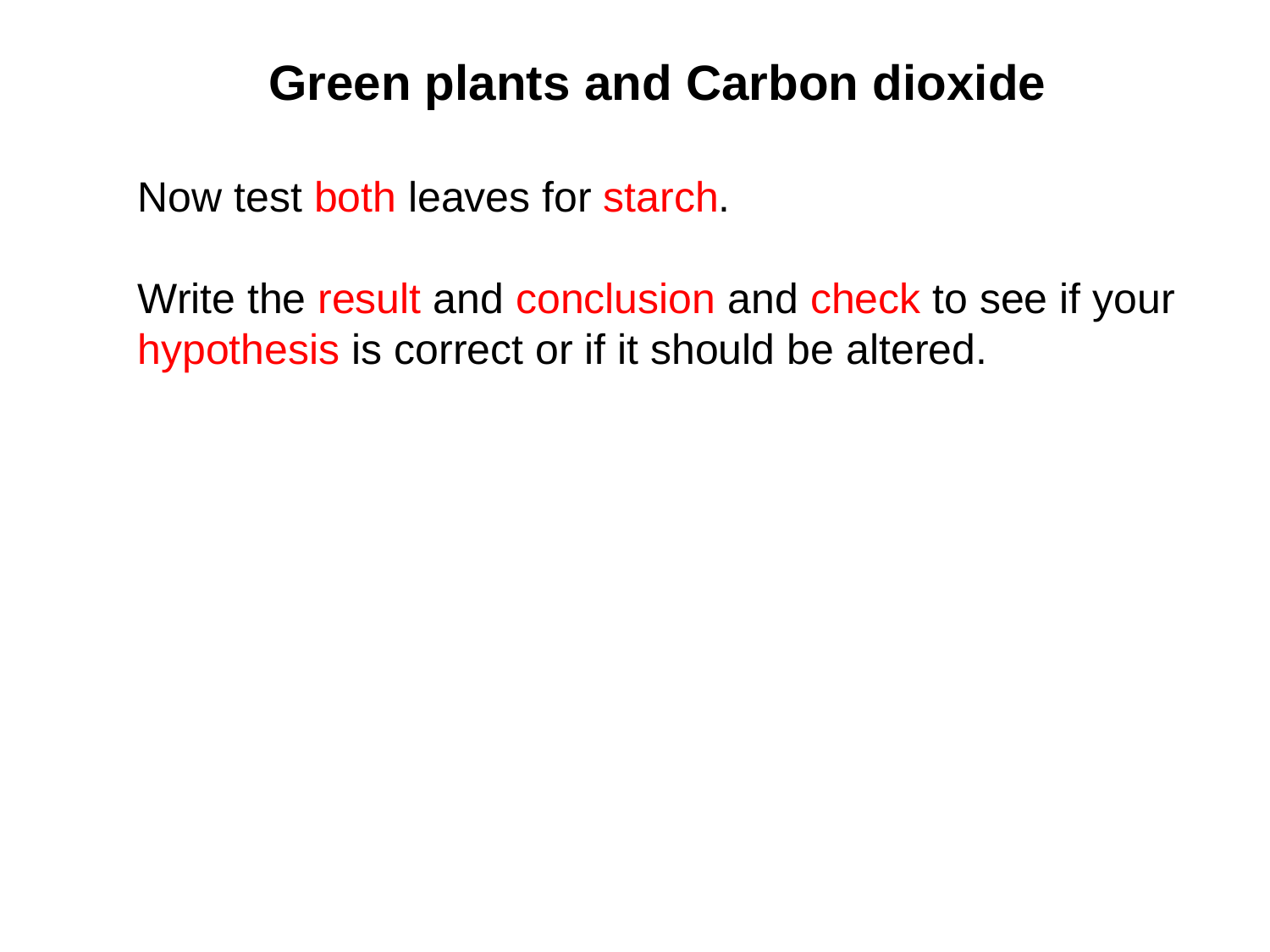### **Green Plants and Chlorophyll**

We now know that water, carbon dioxide and light are needed for photosynthesis, but does the leaf need to be green to be able to carry out this process ?

The green pigment in a leaf is called CHLOROPHYLL.

### **Experiment 3 Green plants and chlorophyll**

**Aim**: to investigate if chlorophyll is necessary for photosynthesis.

Your teacher will show you a VARIEGATED leaf.

Plan an experiment you could carry out using a variegated leaf to find out the answer. Remember to make a hypothesis .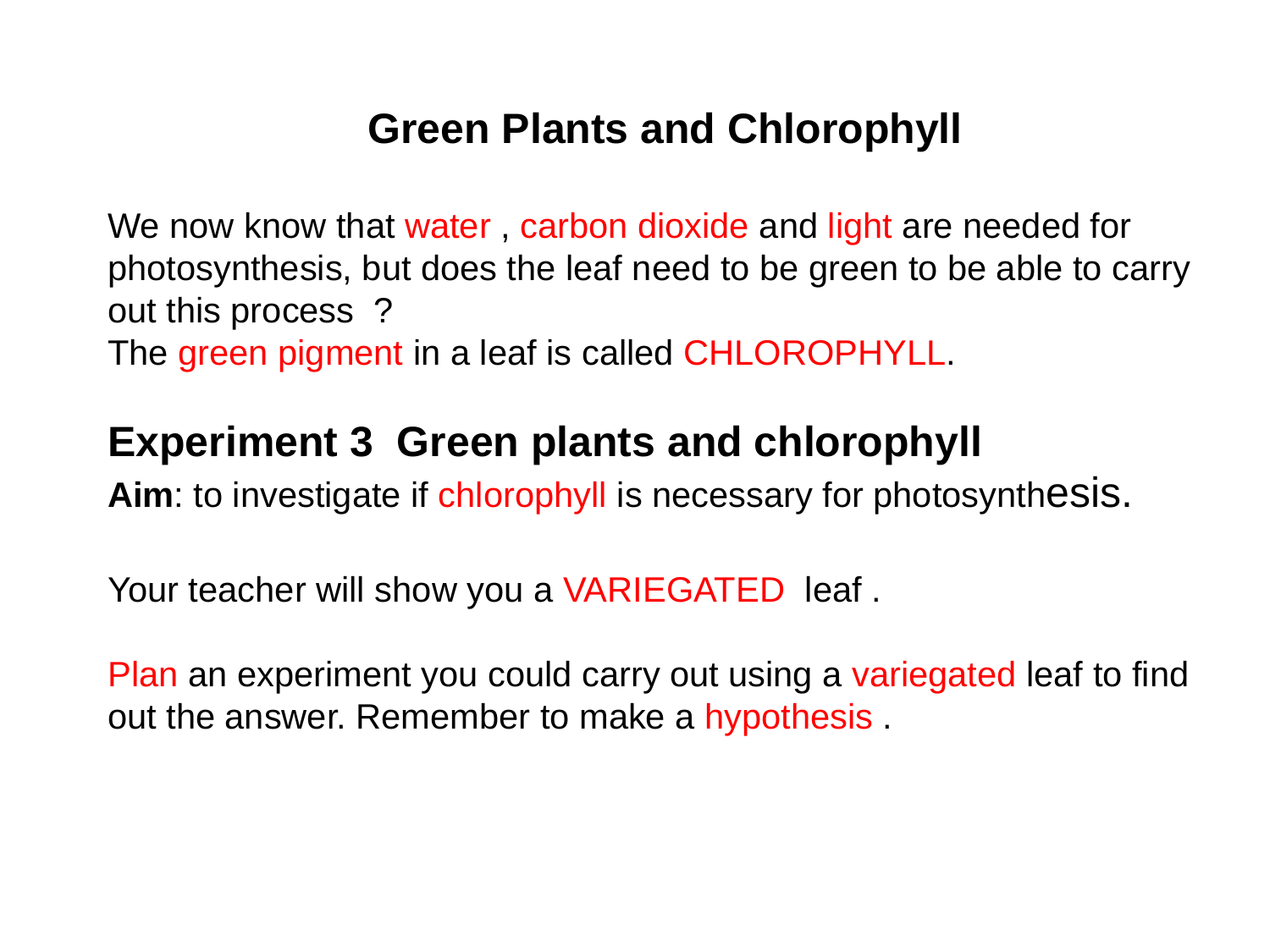

- **Chlorophyll Use a plant with variegated leaves**
	- **Variegated leaves have areas with chlorophyll and areas without chlorophyll**
	- • **Each area should be tested separately**
	- • **The green (chlorophyll) area is the control**
	- • **The white area (no chlorophyll) is the test**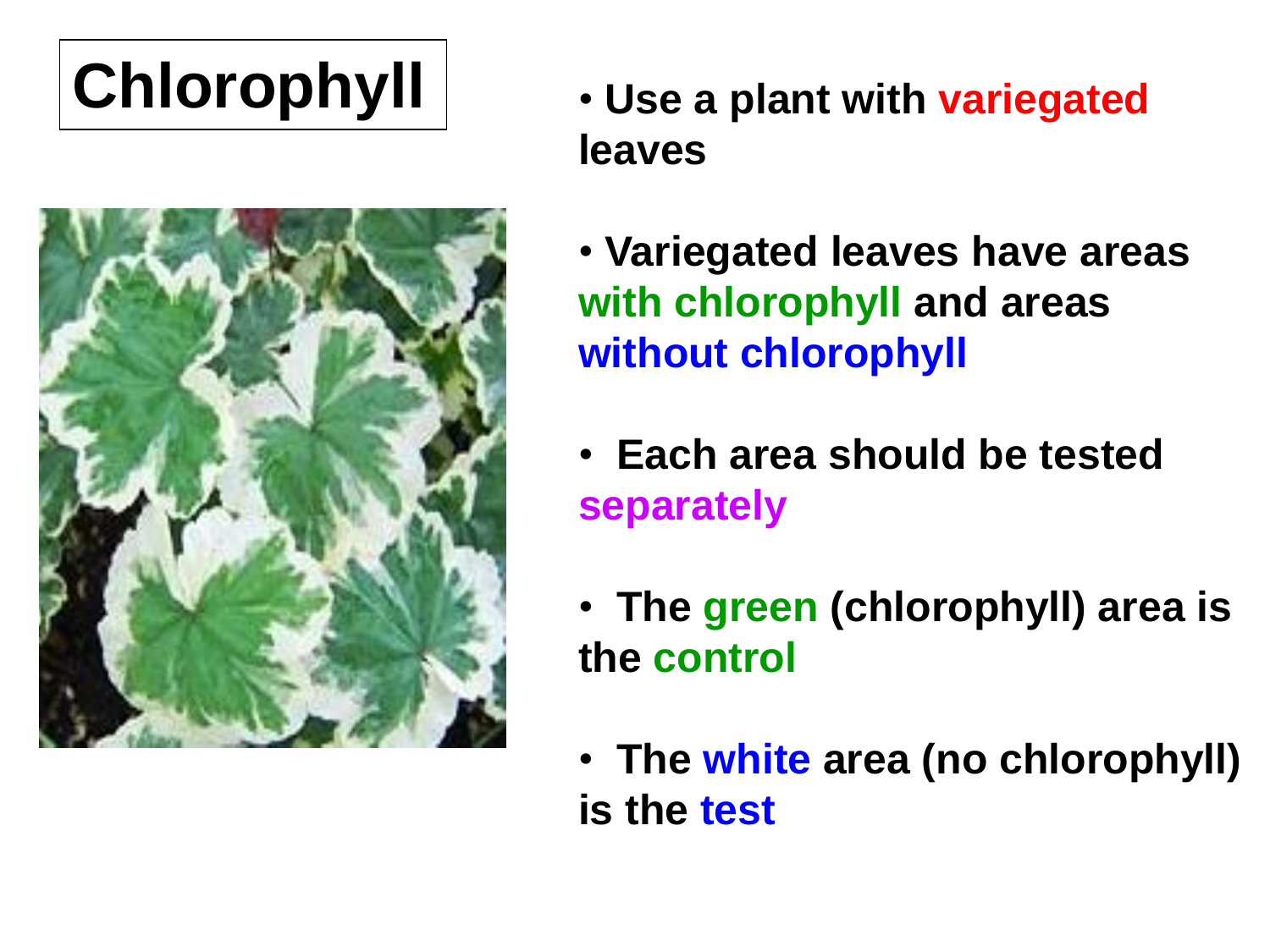### **Green plants and chlorophyll.**

Now test the variegated leaf for starch.

Write up your experiment to include the result and conclusion and check if your hypothesis is correct or if it should be changed.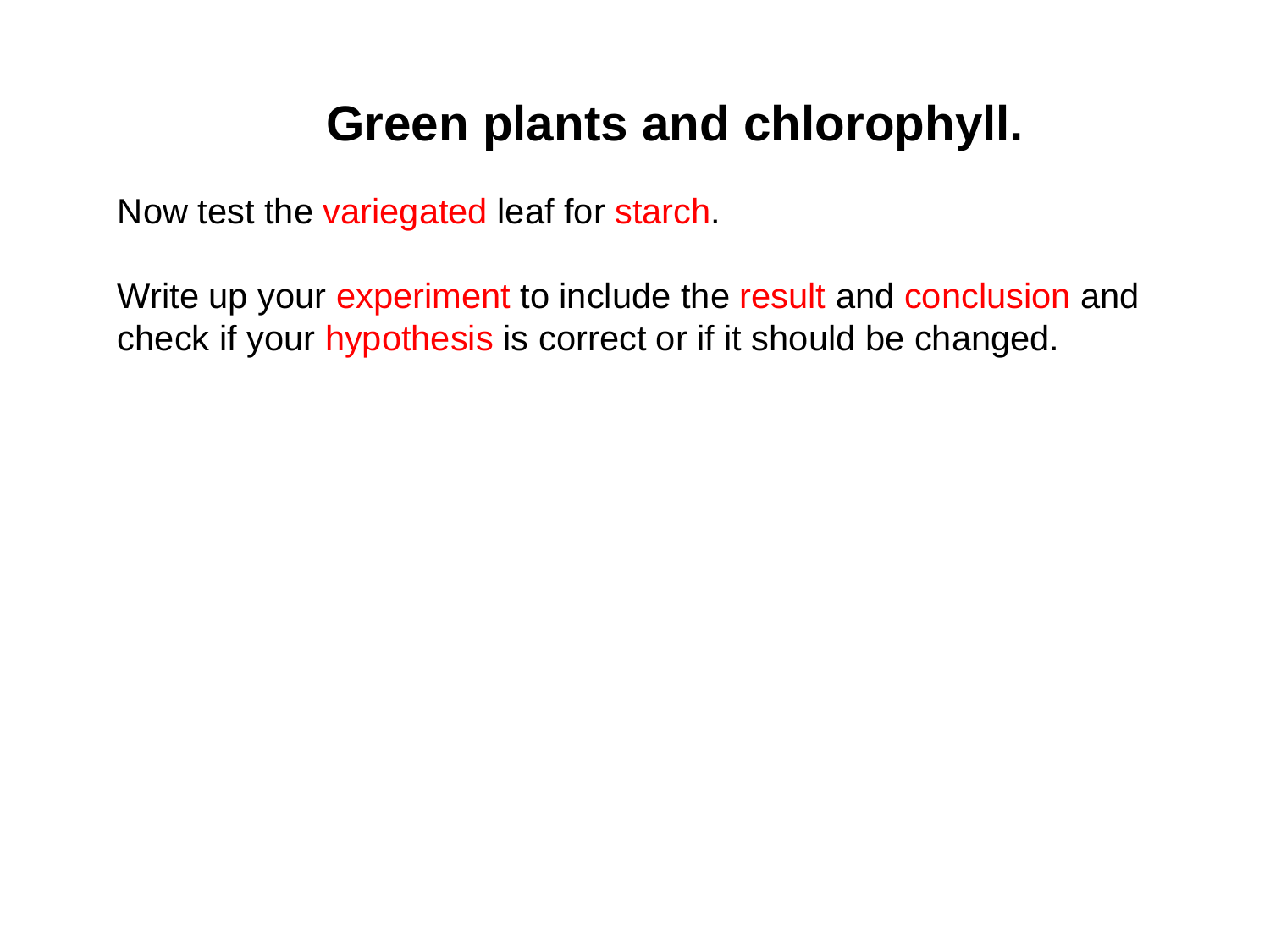# What we learned

<http://www.twigonglow.com/films/photosynthesis-1186/>

Starch was in the leaf. This means starch is built up inside a plant using sunlight. This is called Photosynthesis.

The photosynthesis reaction is illustrated below. Look at it carefully and write down the two molecules taken in by the leaf to make starch (carbohydrate) and oxygen. Write a word equation for the reaction.



Carbon Dioxide + Water + (Sunlight)  $\longrightarrow$  Carbohydrate + Oxygen